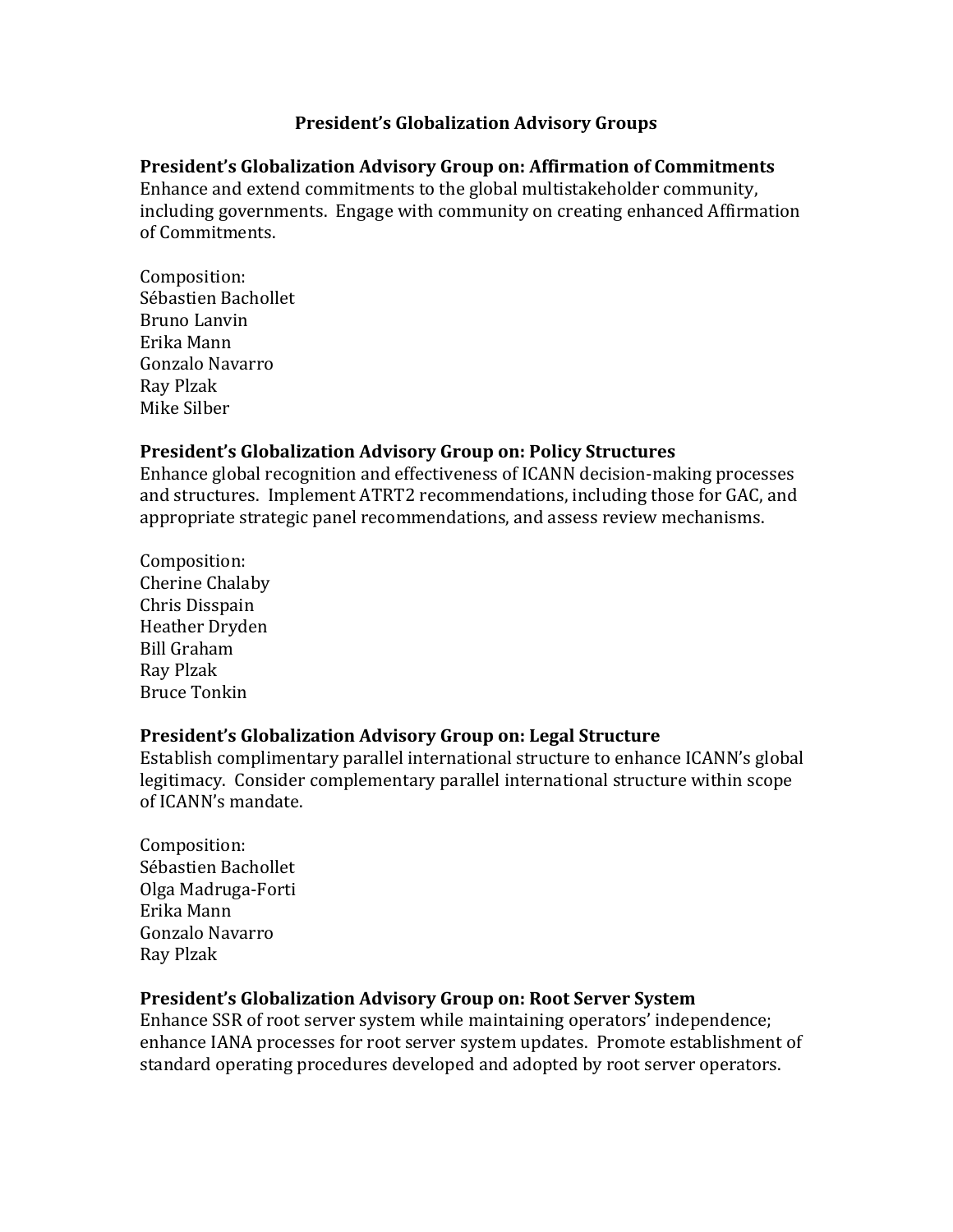Composition: Steve Crocker Chris Disspain Ray Plzak Suzanne Woolf

## **President's Globalization Advisory Group on: IANA Multistakeholder Accountability**

Reaffirm ICANN's role as the global administrator of the IANA functions. Embrace multistakeholder-developed accountability mechanisms to continue ICANN's stewardship of the IANA function and strengthen mutual commitments with relevant Internet Communities.

Composition: Steve Crocker Chris Disspain Ram Mohan Mike Silber Jonne Soininen Suzanne Woolf Kuo-Wei Wu

#### **President's Globalization Advisory Group on: Internet Governance**

Composition: Cherine Chalaby Heather Dryden Wolfgang Kleinwächter Bruno Lanvin Olga Madruga-Forti Gonzalo Navarro George Sadowsky

## **1) NETmundial**

Engage through a multistakeholder environment, to obtain proposals for a middleground solution to end polarization post-WCIT. Promote consensus and participate on a roadmap for continued dialogue post-NETmundial.

## **2) /1net**

Partner with other organizations to establish a broad, cross community stakeholder movement to reinforce the value of the multistakeholder model and the future of global Internet governance mechanisms.

#### **3) The Panel on Global Internet Cooperation and Governance Mechanisms**